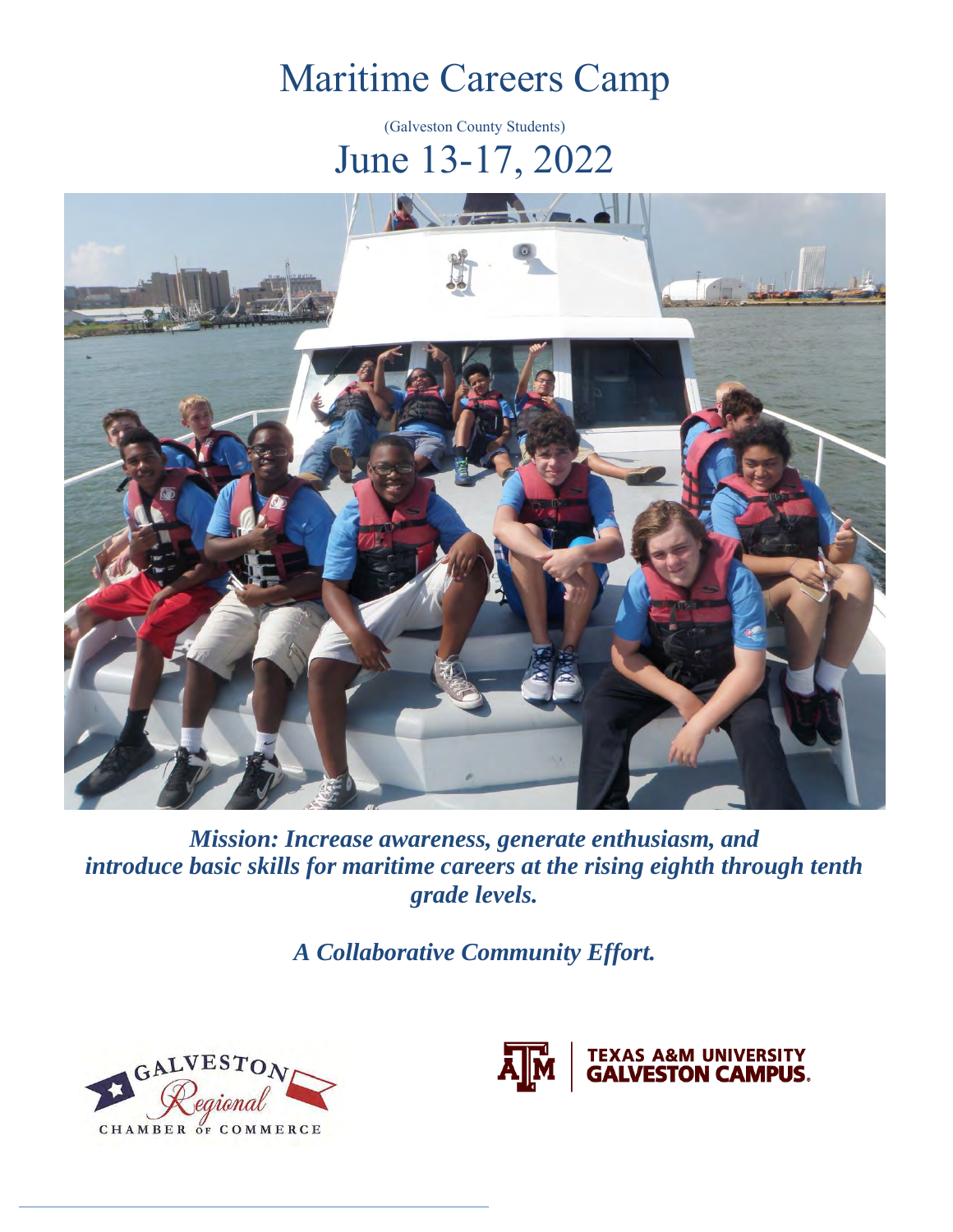### **Maritime Careers Camp Information**



# **Do you know...**

There are excellent jobs in the maritime field (right here in Galveston)!



### **Did you ever wonder...**

• How the food, clothes, cars and goods move across the world??

• Where that ship is heading??



#### **Do you want…**

- To work with international business? Or travel the world?
- To be on the water? (if not, that's ok too...there are port jobs)

#### **JOIN US FOR MARITIME CAREERS CAMP!**

| When?            | June 13-17, 2022: 8:00 am -5:00 pm Monday through Friday                                                                                                                                                                                                                                                                                                                                             |
|------------------|------------------------------------------------------------------------------------------------------------------------------------------------------------------------------------------------------------------------------------------------------------------------------------------------------------------------------------------------------------------------------------------------------|
| Who?             | Any Galveston County student that will enter $8th$ , $9th$ , or $10th$ grade in Fall 2022                                                                                                                                                                                                                                                                                                            |
| Where?           | Drop off and pick up at Odyssey Academy – Galveston on $61^{st}$ Street and Stewart<br>(but the campers will be transported to Texas A&M Galveston each dayand around<br>Galveston Island!)                                                                                                                                                                                                          |
| <b>How much?</b> | <b>FREE!!</b> Butwe ask you to commit to the full week!                                                                                                                                                                                                                                                                                                                                              |
| <b>What will</b> | Past activities included:                                                                                                                                                                                                                                                                                                                                                                            |
| we do?           | Visit to a cruise ship, driving a virtual ship into New York Harbor, breathing through<br>SCUBA equipment (in a pool), touring the Galveston ship channel by boat, trying<br>out welding/soldering experiment, visiting the United States Coast Guard and seeing<br>first-hand our customs and security systems, seeing life aboard an oil rig, guiding a<br>remotely operated vehicleand much more! |

*Still have questions?*

*Not to worry. Once accepted to the program, you will get more information and an invitation to an orientation night before camp begins!*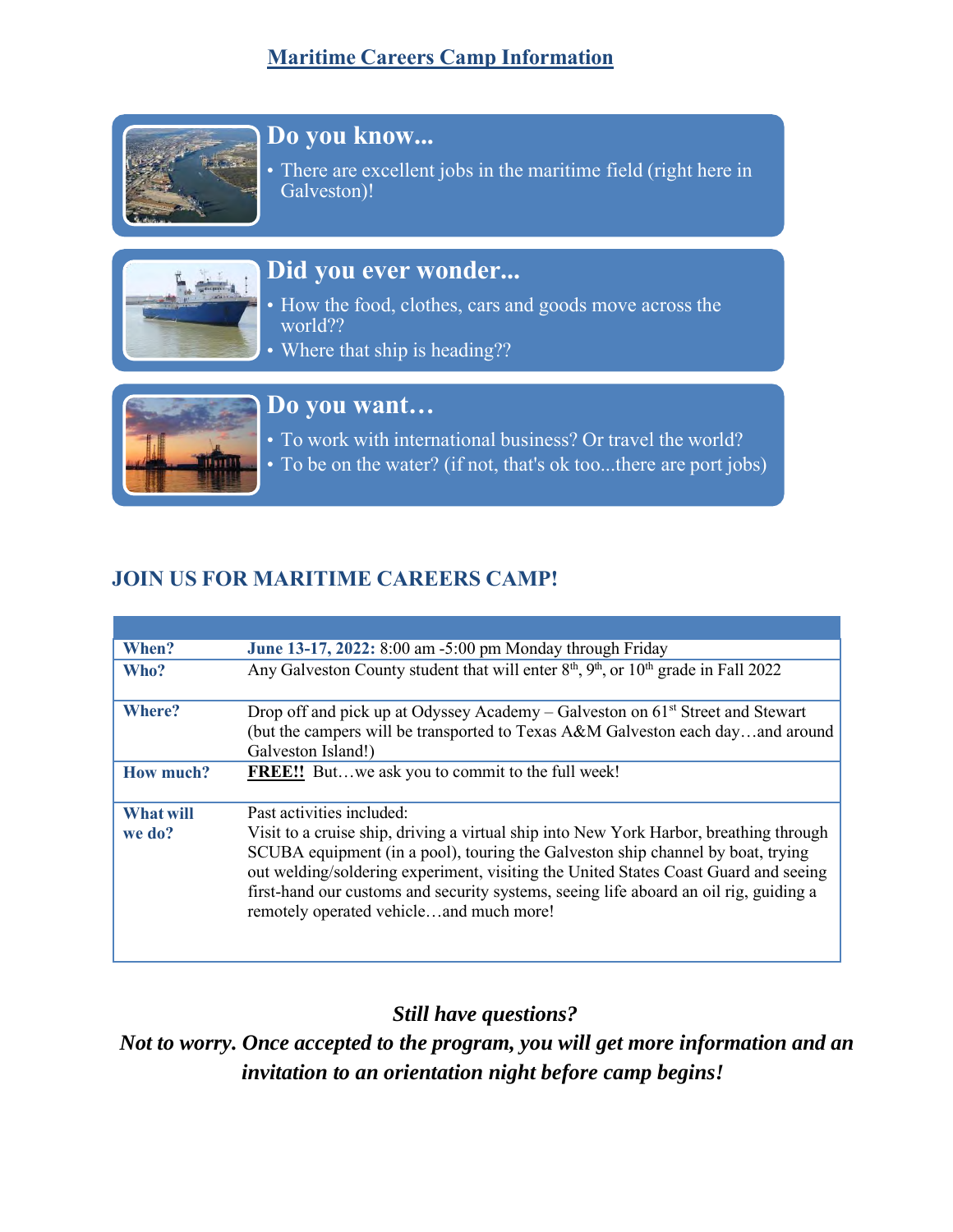## **2022 Maritime Careers Camp**

#### **Uniform Student Application with Student Consent Form**

|                               | Last, First                                                                                                                                                                                                                   |  |  |  |  |
|-------------------------------|-------------------------------------------------------------------------------------------------------------------------------------------------------------------------------------------------------------------------------|--|--|--|--|
|                               | Student's Current Grade:                                                                                                                                                                                                      |  |  |  |  |
|                               |                                                                                                                                                                                                                               |  |  |  |  |
|                               | Parent/Guardian Address: No. 2014 19:30 and 2014 19:30 and 2014 19:30 and 2014 19:30 and 2014 19:30 and 2014 1                                                                                                                |  |  |  |  |
| Circle appropriate answer     | Parent/Guardian E-Mail: 1990 and 2008 and 2009 and 2009 and 2009 and 2009 and 2009 and 2009 and 2009 and 2009 and 2009 and 2009 and 2009 and 2009 and 2009 and 2009 and 2009 and 2009 and 2009 and 2009 and 2009 and 2009 and |  |  |  |  |
| <b>Gender:</b><br>$1_{\cdot}$ | Male Female<br>2. Race/Ethnicity: Hispanic African-American Asian/Pacific Islander<br>America Indian/Alaskan Native White                                                                                                     |  |  |  |  |
|                               | Other (please specify):                                                                                                                                                                                                       |  |  |  |  |
|                               | <b>3. Primary Language Spoken at Home:</b> English Spanish                                                                                                                                                                    |  |  |  |  |
|                               | Other (please specify):                                                                                                                                                                                                       |  |  |  |  |

| Check the best answer.                                                     | <b>Strongly</b><br>Agree | Agree | <b>Not</b><br><b>Sure/Neutral</b> | <b>Disagree</b> | <b>Strongly</b><br><b>Disagree</b> |
|----------------------------------------------------------------------------|--------------------------|-------|-----------------------------------|-----------------|------------------------------------|
| I plan to go to college when<br>I finish high school.                      |                          |       |                                   |                 |                                    |
| I enjoy school.                                                            |                          |       |                                   |                 |                                    |
| I have a specific career<br>goal.                                          |                          |       |                                   |                 |                                    |
| I am interested in the<br>maritime profession.                             |                          |       |                                   |                 |                                    |
| I am familiar with different<br>maritime-oriented career<br>possibilities. |                          |       |                                   |                 |                                    |

#### **How did you hear about Maritime Careers Camp? (Please circle one).**

Counselor Teacher Flyer/other advertisement Letter from your school/district Letter from college/university Other (please specify):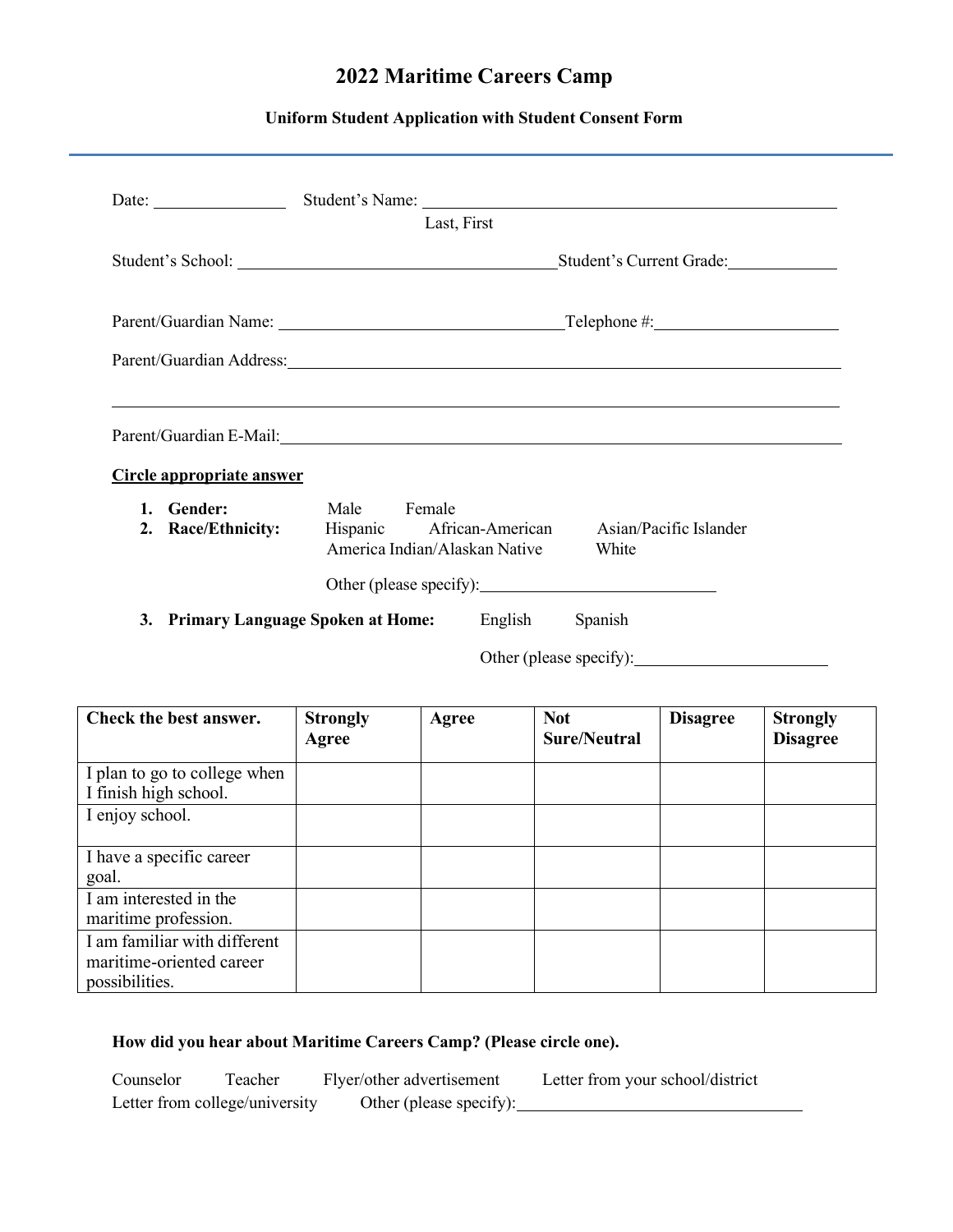**Please specify your career interests/goals (one/two paragraphs):**

**Please explain why you would like to attend Maritime Careers Camp (one/two paragraphs):**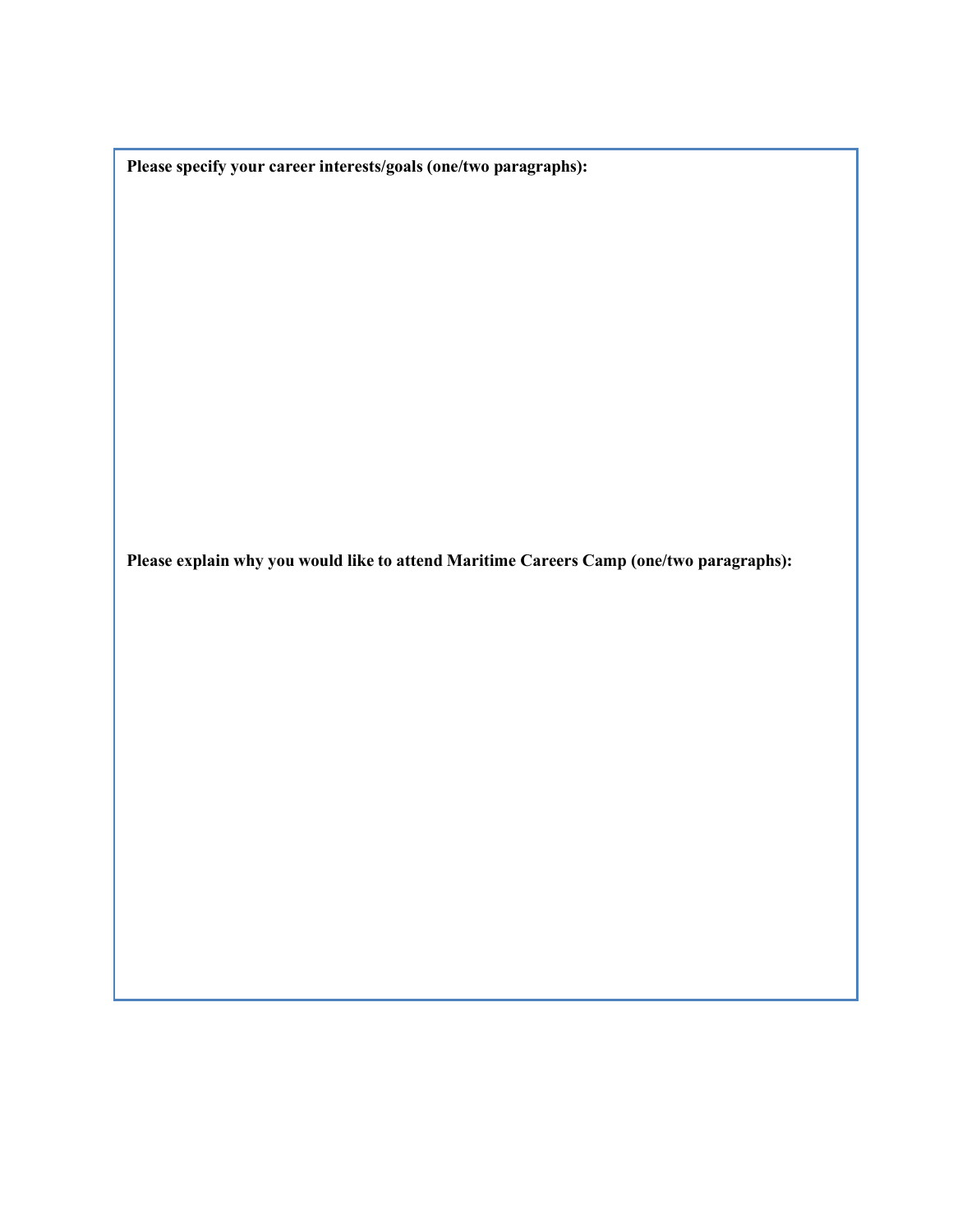#### **2022 Maritime Careers Camp Student Consent Form**

**Student's Name (please print):**

**Parent/Guardian's Name**

**Texas A&M University at Galveston and the Maritime Careers Camp personnel are using student**  data to evaluate the effectiveness of this program. All data is confidential. It will be reported only in **the aggregate and for the express purpose of measuring and reporting on the effectiveness of this program.**

**I/we understand that any such information will be used by Texas A&M University at Galveston only for these purposes, that Texas A&M University at Galveston will not disclose any such information that personally identifies a student to any other party, and that any report generated on the basis of this information will not personally identify any student.**

**Student Signature**

**Parent or Legal Guardian (Required, if student is less than 18 years of age)**